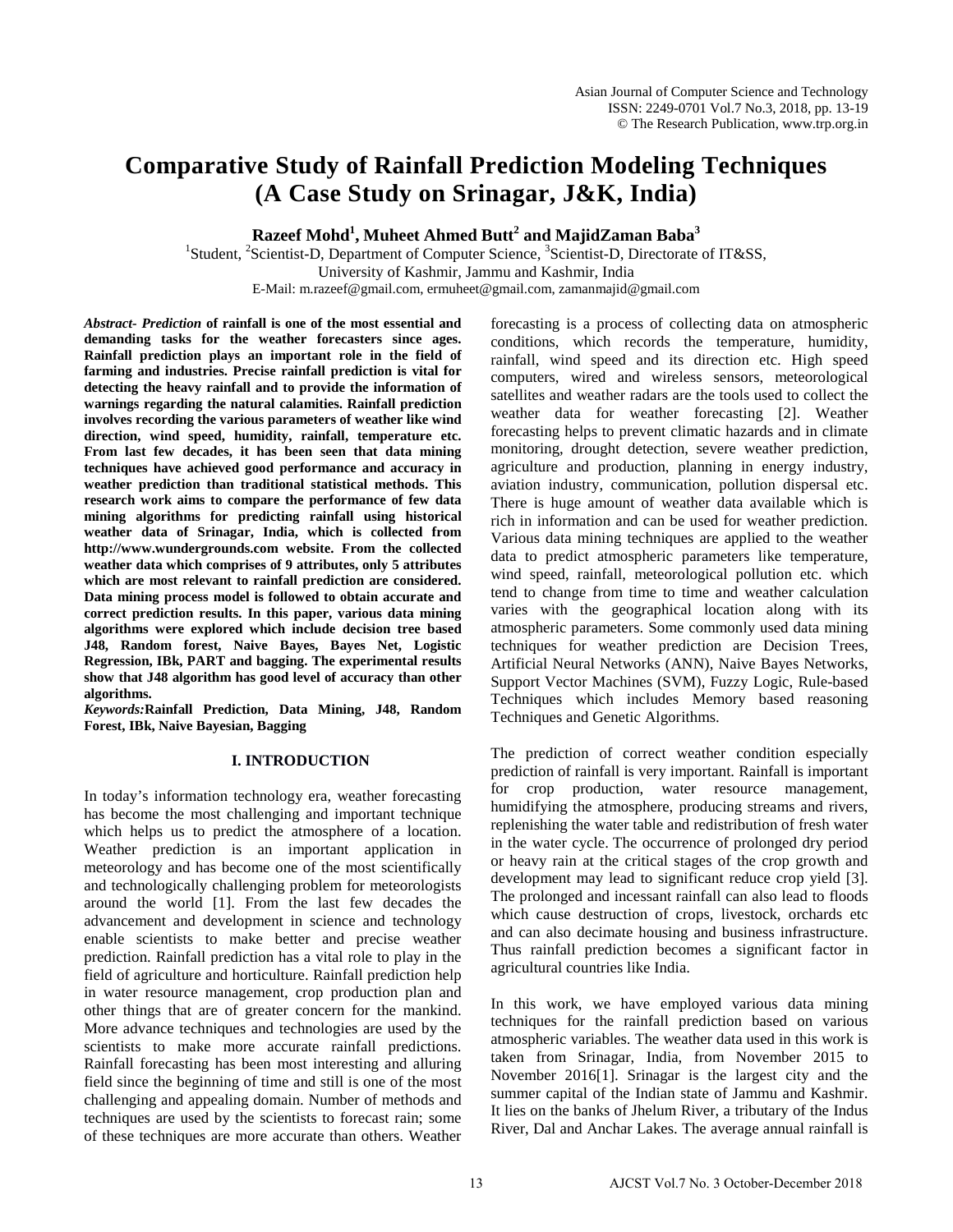around 720 millimeters (28 in). Spring is the wettest season while autumn is the driest. The highest temperature reliably recorded is 38.3 °C (100.9 °F) and the lowest is −20.0 °C  $(-4.0 °F)$  [4].



Fig. 1 Study Area

## **II. RELATED WORK**

Data mining techniques have significantly changed the weather prediction process [29]. In the past decades lot of weather prediction models were designed and implemented using data mining techniques [31]. These predictive models showed appreciable accuracy in weather forecasting. In this section we will give a brief literature review of work based on rainfall prediction models using various data mining techniques.

In [5], Kannan*et al,* used regression method to forecast rainfall. In this work, the authors used five years of historical weather data from Statistical department of Tamil Nadu, Chennai, India. The authors have computed values for rainfall fall in the ground level by using Karl Pearson correlation which is then used to predicted rainfall for future years in ground level by using multiple linear regression technique.In [6], Valmik*et al,*proposed a rainfall prediction model based on Bayesian approach. In this work the authors used historical weather data from Indian Meteorological Department (IMD) Pune, India. Data preprocessing and data transformation is performed on raw weather data set, so that it shall be possible to work on Bayesian model. Posterior probabilities were used to calculate likelihood of each class label for input data instance and the one with maximum likelihood is considered resulting output. The proposed model can be deployed on commodity hardware without the need of high-performance computers. The results show that the model has good accuracy and takes moderate compute resources to predict the rainfall. The Bayesian approach used in this research has proved that the proposed rainfall prediction model works well with appreciable accuracy. Razeef Mohd, Muheet Ahmed Butt and MajidZaman Baba<br>
which autumn is the drisst: (28 Sh). Spring is the wettest season<br>
continue autumn is the drisst: The highest temperature reliably<br>
ecorded is 38.3 °C (100.9 °F) and the

In [7], Nhita*et al,* proposed rainfall forecasting system using fuzzy system based on genetic algorithm (GA). The weather data for this research is taken Indonesian Agency for Meteorology, Climatology and Geophysics (BMKG) for Kemayoran area, Jakarta. The experimental results showed that the combination of GA and Fuzzy System for Kemayoran weather data can produce prediction model with more than 90% accuracy and can better predict rainfall.In [8], Mahajan*et al,* proposed a rainfall prediction model for 30 Indian sub divisions using on artificial neural network based on frequency analysis approach using Fast Fourier Transform. Weather data for 30 sub divisions was collected from IITM, Pune, India. The proposed prediction model is able to predict the quantity of rainfall before 1 year which is quite helpful for crop planning and management.

In [9], Geetha*et al,* proposed rainfall prediction model using decision trees. In this work the author highlights the prediction model using decision tree to predict weather phenomena like fog, rainfall, cyclones and thunderstorms. The results revealed 100%accuracy in performance vector. The success rate for the year 2014 is 80.67% when compared with the actual and target data. The proposed model is very promising, encouraging and further opens the door to extend with other soft computing techniques like fuzzy, genetic algorithms and artificial neural networks.In [10], Duttaet al, proposed rainfall prediction model using Multiple Linear Regression data mining technique which can predict monthly rainfall. For this research weather data of six years from 2007-2012 was collected from Regional Meteorological Center, Guwahati, Assam, India. The performance of the model was measure in adjusted Rsquared. The prediction model shows acceptable accuracy and acceptability.

In [11], Sharma *et al,* proposed Bayesian network model for mean monthly rainfall prediction of 21 stations in Assam, India. This work can be useful for better management of water resources. Monthly data of 20 years from 1981 to 2000 for all the atmospheric parameters is used for this study which was taken from different sources. Rainfall at a station is taken as a variable for this model and dependencies between rainfalls at different station is shown by Bayesian network. In this work, the author used K2 algorithm and conditional probability is found using maximum likelihood approximations. Five different atmospheric parameters viz. Temperature, Cloud cover, Relative humidity, Wind speed and Southern Oscillation Index (SOI) are used. The results revealed that temperature is found most efficient and wind speed least. SOI is also found important in improving the results. Some station got efficiency above 95% whereas other station got satisfactory results.

In [12], Akash D Dubey, proposed a rainfall prediction model using artificial neural networks (ANN). In this work the author has used the weather data of Pondicherry, India. Three different training algorithms viz. feed-forward back propagation algorithm, layer recurrent algorithm and feedforward distributed time delay algorithm were used to create ANN models and keeping number of neurons for all the models to 20. Of all the algorithms, the results showed that feed-forward distributed time delay algorithm has best accuracy and MSE value as low as 0.0083.

# **III. DATA COLLECTION ANDPREPROCESSING**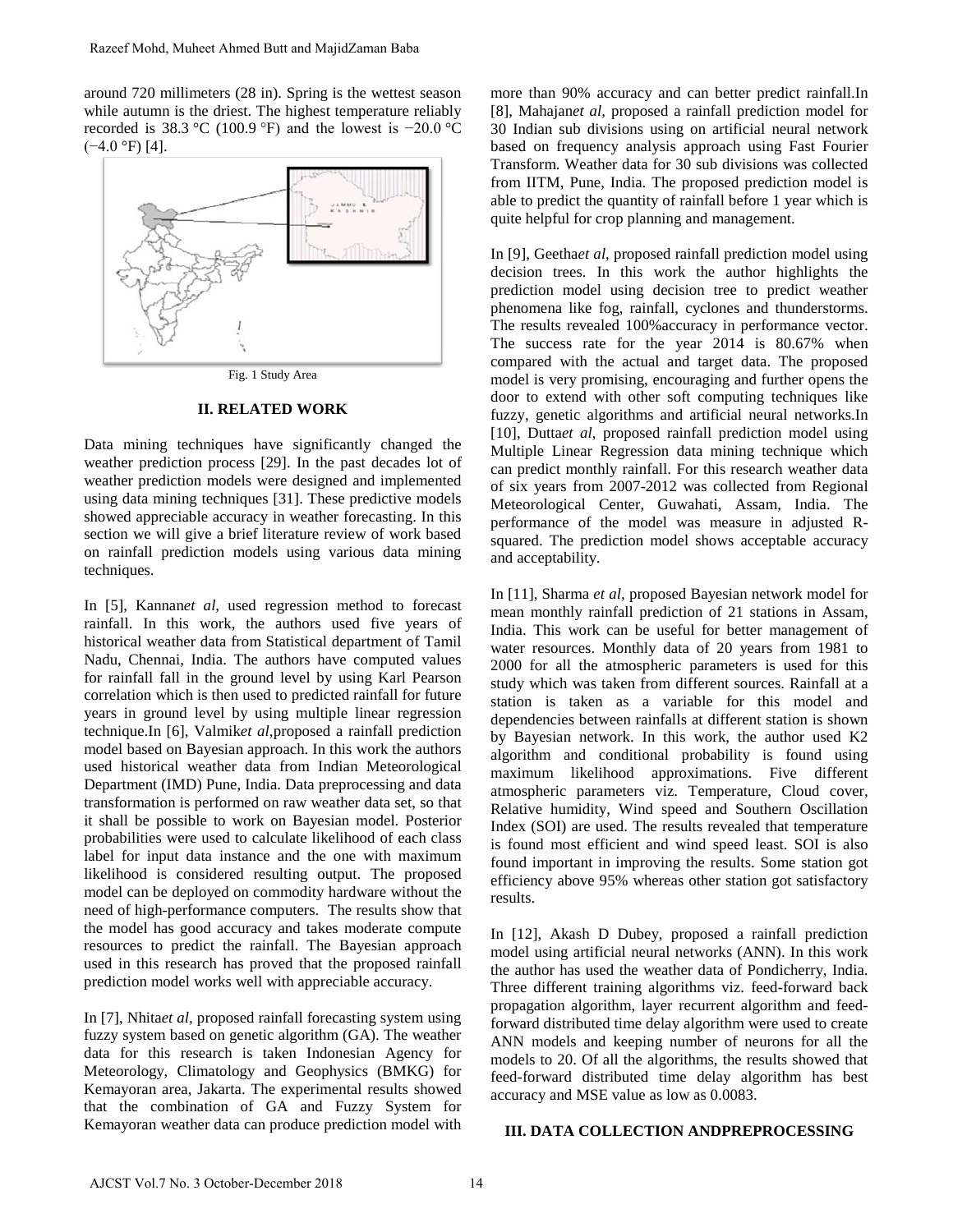Following data mining process steps have been applied to pre-process and clean the collected raw weather data set as shown in figure 2. The most time consuming and essential part of data mining process is data collection and preparation. Understanding how the data is collected,stored, transformed, reported, and used is essential for the data mining process [20].



#### *A. Data collection*

For this work we have collected weather data for one year from http:///www.wundergrounds.com website. For the prediction model, we used weather data of Srinagar, India from November 2015 to November 2016 [13]. The raw weather data collected consists of nine measured attributes which are date, temperature ( high, low, average) in  ${}^{0}c$ , Dew point ( high, low, average) in  ${}^{0}c$  , Humidity ( high, low, average) in %age, sea level pressure ( high, low, average) in hPa, visibility ( high, low, average) in Km, wind ( high, low, average) in Km/h, precipitation ( high, low, average) in mm, Events (Rainfall snow, thunderstorm, fog). For this work out of these 9 features we have used the Average temperature, Average Humidity, Average sea level pressure, Average wind and Events features as shown in table I. We have ignored less relevant features in the dataset for better model computation and prediction.

TABLE I WEATHER DATA DESCRIPTION

| <b>Attribute</b>   | <b>Type</b> | <b>Description</b>        |  |  |  |
|--------------------|-------------|---------------------------|--|--|--|
| Temperature        | Numerical   | Temp is in deg. C         |  |  |  |
| Humidity           | Numerical   | Humidity in Percentage    |  |  |  |
| Sea Level Pressure | Numerical   | Sea Level Pressure in hpa |  |  |  |
| Windy              | Numerical   | Wind Speed in Kmph        |  |  |  |
| Events             | Numerical   | Rainfall in mm            |  |  |  |

#### *B. Data Preprocessing and Data Cleaning*

The main challenge in weather prediction is the poor data quality and selection. For this reason we try to preprocess data carefully to obtain accurate and correct prediction results. In this phase unwanted data or noise is removed from the collected data set which is done by removing the unwanted attributes and keeping the most relevant attributes that help in better prediction. Another major issue that is to be rectified is the missing values in the collected data set.

Missing values in the data set is filled by using various techniques. In this work, the missing values for attributes in the dataset are replaced with the modes and means based on existing data. Adding the missing values provides a more complete dataset for the classifiers to be trained on [14].Data mining is the process of extracting the useful information from a large collection of data which was previously unknown [15]. For extracting useful information we need to follow data mining process model that will give us clean valuable dataset for model computation and better prediction. Very rarely data are available in the form required by the data mining algorithms. Most of the data mining algorithms would require data to be structured in a tabular format with records in rows and attributes in columns. The methodological discovery of useful relationships and patterns in data is enabled by a set of iterative activities known as data mining process. Not all discovered patterns leads to knowledge. It is up to the practitioner to invalidate the irrelevant patterns and identify meaningful information [16]. Comparaive Study of Ramial Prediction Modeling Techniques (A Case Study on Stranger, J&K, India)<br>
so steps have been applied to the change altos in the data set is fitted by using various<br>
in the main prediction and restr

#### **IV. RESEARCH METHODOLOGY**

There are two main types of data mining approaches; supervised learning and unsupervised learning. In this work we have carried out research on supervised learning. Classification is a supervised learning approach which is based on training sample set. WEKA [31] machine learning tool is used to build predictive models. We have implemented eight classifiers which represent five categories of classifiers (i.e., trees, functions, Bayesian classifiers, lazy classifiers, and rules). These Classification algorithms are bagging, bayesNet, IBk, J48, Logistic Regression, NaiveBayes, PART and RandomForest which are experimentally implemented and compared against each other.

## *A. Bagging*

Bagging (bag) stands for bootstrap aggregating is a machine learning algorithm that relies on an ensemble of different models. Bagging predicts an outcome multiple times from different training sets that are combined together either by uniform averaging or with voting [17]. The training data is re-sampled from the original data set. According to Witten and Frank [18], bagging typically performs better than single method models and almost never significantly worse. Bagging is a "bootstrap" ensemble method that creates individuals for its ensemble by training each classifier on a random redistribution of the training set. The bagging algorithm creates an ensemble of models (classifiers or predictors) for a learning scheme where each model gives an equally weighted prediction.

## *B. Decision Tree (J48 Algorithm)*

J48 is Weka's implementation of the C4.5 decision tree learning. C4.5 constructs a classifier in the form of decision tree. A set of data representing things e.g software fault data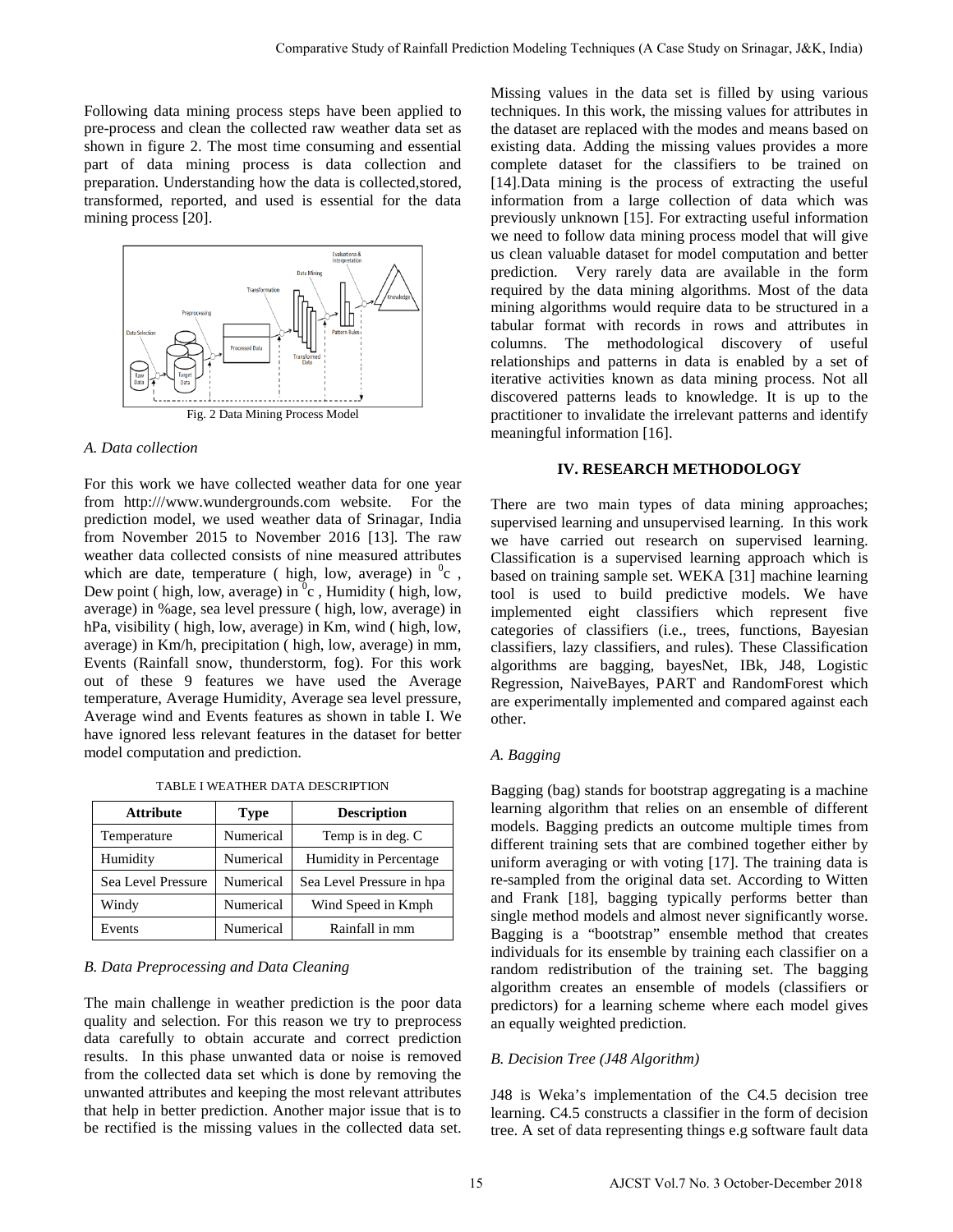that are already classified is fed to the C4.5 algorithms to produce a decision tree. A classifier is a tool in data mining that takes a group of data representing things we want toclassify and attempts to predict which class the new data belongs to. Research on C4.5 algorithm was funded by the Australian Research Council for many years. Decision trees have internal nodes, branches, and terminal nodes. Internal nodes represent the attributes, terminal nodes show the classification result, and branches represent the possible values that the attributes can have. C4.5 is a well-known machine learning algorithm.

#### *C. Naive Bayes*

The Naive Bayesian classifier was first described in [19] in 1973 and then in [20] in 1992.Bayesian classifiers are statistical classifiers. Naïve Bayes algorithm is one of the most robust machine learning algorithms for rainfall prediction [11]. The Naïve Bayes classifier [21] is based on Bayes rule of conditional probability. It analysis each attribute individually and assumes that all of them are independent and important. Naive Bayes classifiers have been used extensively in fault-proneness prediction, for example in [22]. An advantage of the naive Bayes classifier is that it requires a small amount of training data to estimate the parameters necessary for classification. Razeef Mohd, Muheet Ahmed Butt and MajidZaman Baba<br>
that are altered y described is feel to the C4.5 algorithms to<br>
tractact are altered values of the C4.5 algorithms to<br>
tractact are altered with the state a group of dat

# *D. Random Forest*

Random Forest [23] is also another approach under ensemble classifier. Random Forest is a classifier based on decision trees which exhibits great performance in computer engineering studies by Guo*et al*., [24]. Random forest has one important advantage that it is fast and is able to handle large number of input attributes. It includes tens or hundreds of trees. In the construction of decision tree a random choice of attributes is involved. The trees are created using the following strategy [25]:

- 1. Each tree's root node has a sample bootstrap data which is equal to the actual data. There is a different bootstrap sample for each tree.
- 2. Using best split method subset of variables is randomly selected from input variables.
- 3. Each tree is then grown to the maximum extent possible without pruning.
- 4. When all trees are built in the forest, new instances are attached to all the trees then voting process takes place to select the classification with maximum votes as the new instance(s) prediction.

# *E. Logistic Regression (LR)*

Logistic regression is a classification scheme which uses mathematical logistic regression functions. The most popular models are generalized linear models. Logistic regression measures the relationship between the categorical dependent variable and one or more independent variables by estimating probabilities using a [logistic function,](https://en.wikipedia.org/wiki/Logistic_function) which is the cumulative logistic distribution [30]. Thus, it treats the

same set of problems as [probit regression](https://en.wikipedia.org/wiki/Probit_regression) using similar techniques, with the latter using a cumulative normal distribution curve instead. Equivalently, in the latent variable interpretations of these two methods, the first assumes a standard [logistic distribution](https://en.wikipedia.org/wiki/Logistic_distribution) of errors and the second a standard [normal distribution](https://en.wikipedia.org/wiki/Normal_distribution) of errors [26]. The regression coefficients are usually estimated using [maximum likelihood](https://en.wikipedia.org/wiki/Maximum_likelihood) estimation. Researchers have applied statistical methods such as uni-variate or multivariate binary logistic regression to predict rainfall [10].

# *F. IBk*

IBk is the Weka tool implementation of k-nearest-neighbor Classifier [27]. The number of nearest neighbors (k) can be set manually, or determined automatically using crossvalidation. With  $k=1$  the default value. IBk is in fact IB1. This is the basic nearest-neighbor instance based learner that searches for the training instance closest in Euclidean distance to the given test instance and uses the result of the search for classification (Witten and Frank 2005).

#### **V. EXPERIMENTAL STUDY**

Experiments are conducted on weather data of Srinagar, J&K, India from November 2015 to November 2016 [13] which is first pre-possessed and cleaned by implementing the data mining process model. The experiments are conducted in order to compare various data mining algorithm for rainfall prediction. In our collected weather data set, EVENT is predicted variable which tells whether it will rain on a particular day or not. WEKA tool [28] is used for the implementation of experiments. The 10- fold cross validation test is chosen for the experiments which randomly split the data into training and test data. By applying various algorithms on the cleaned data set models are generated which are also known as classifiers. The percentage of correctly classified instances by the classifier (model) known as classification accuracy gives us the performance measure of the classifier (model). There are total 540 records in dataset. Each record has 5 attributes including the last attribute defines the class label of the record, whether it will rain or not.

#### *A. Confusion Matrix*

Prediction results are usually explained using confusion matrix and related performance measures. Confusion matrix is the matrix visualization of outcome of machine learning prediction model as shown in table II.

TABLE II A SAMPLE CONFUSION MATRIX

|        | <b>Actual Labels</b> |                     |                            |  |  |  |  |
|--------|----------------------|---------------------|----------------------------|--|--|--|--|
|        |                      | <b>YES</b>          | NO                         |  |  |  |  |
| $\sum$ | YES                  | $True-Positive(TP)$ | False-Positive(FP)         |  |  |  |  |
|        | NO.                  | False-Negative (FN) | $True\text{-}Negative(TN)$ |  |  |  |  |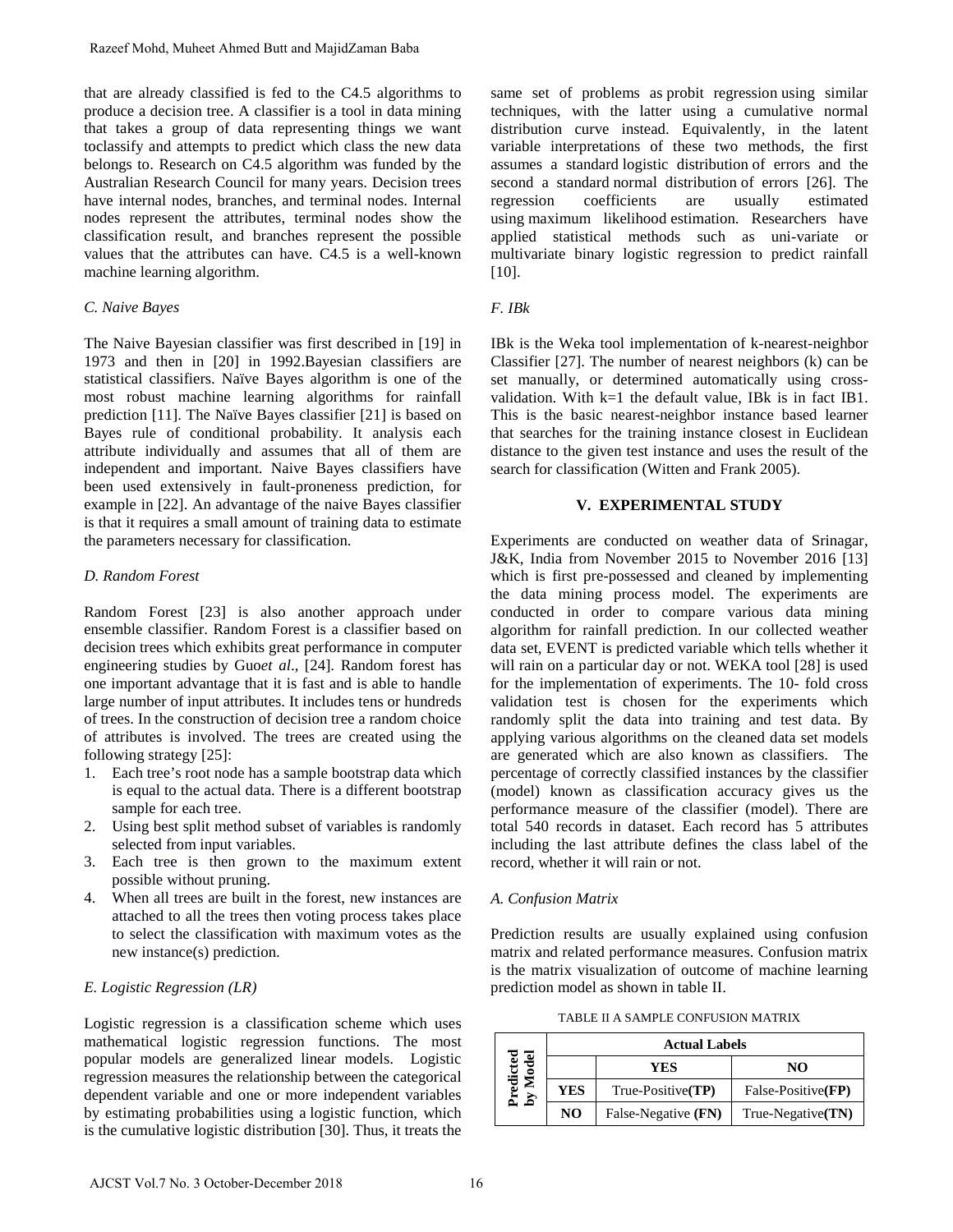As shown in table II, confusion matrix consists of two rows and two columns that consist of True Negatives, True Positives, False Positive and False Negative.

- 1. True-Positive (TP), are the number of instances which are actually positive and are also predicted positive by the model.
- 2. True-Negative (TN), are the number of instances which are actually negative and are also predicted negative by the model.
- 3. False-Positive (FP), are the number of instances which are actually negative and are predicted positive by the model. False-Negative (FN), are the number of instances which are actually positive and are predicted negative by the model.

# *B. Performance Measures*

There are many performance measures for classification algorithms. In this work we have implemented following performance measures: Accuracy, Precision, Recall, Fmeasure, Receiver Operating Characteristic (ROC), root mean square error (RMSE), and mean absolute error (MAE).

*1. Accuracy:* Accuracy is the percentage of correctly classified modules [41]. It is one the most widely used classification performance metrics.

Overall Accuracy =  $\frac{TN + TP}{TP + FP + FN + TN}$ 

*2. True Positive (TP):* TP is the number of correctly classified fault-prone modules. TP rate measures how well a classifier can recognize fault-prone modules. It is also called sensitivity measure.

True Positive rate/Sensitivity = 
$$
\frac{TP}{TP + FN}
$$

*3. False Positive (FP):* FP is the number of non-fault-prone modules that is misclassified as fault-prone class. FP rate measures the percentage of non-fault-prone modules that were incorrectly classified.

False Positive rate = 
$$
\frac{\text{FP}}{\text{FP} + \text{TN}}
$$

False Negative rate = 
$$
\frac{FN}{FN + TP}
$$

$$
Precision = \frac{TP}{TP + FP}
$$

$$
Recall = \frac{TP}{TP + FN}
$$

$$
F-measure = \frac{2 \times Precision \times Recall}{Precision + Recall}
$$

|                                                                                                                                                                                                                                                                                                                                                                                                                                   |                                                                                                                                                                                                                                    |        |                  |                                                                                                                                                                                                                                                                                                                                                                                                                                                                                                                                                  |                                                                                                                                                                                                                                                                                |             |            |                 | Comparative Study of Rainfall Prediction Modeling Techniques (A Case Study on Srinagar, J&K, India) |  |
|-----------------------------------------------------------------------------------------------------------------------------------------------------------------------------------------------------------------------------------------------------------------------------------------------------------------------------------------------------------------------------------------------------------------------------------|------------------------------------------------------------------------------------------------------------------------------------------------------------------------------------------------------------------------------------|--------|------------------|--------------------------------------------------------------------------------------------------------------------------------------------------------------------------------------------------------------------------------------------------------------------------------------------------------------------------------------------------------------------------------------------------------------------------------------------------------------------------------------------------------------------------------------------------|--------------------------------------------------------------------------------------------------------------------------------------------------------------------------------------------------------------------------------------------------------------------------------|-------------|------------|-----------------|-----------------------------------------------------------------------------------------------------|--|
|                                                                                                                                                                                                                                                                                                                                                                                                                                   | able II, confusion matrix consists of two rows<br>umns that consist of True Negatives, True<br>se Positive and False Negative.<br>itive (TP), are the number of instances which<br>lly positive and are also predicted positive by |        |                  |                                                                                                                                                                                                                                                                                                                                                                                                                                                                                                                                                  | 4. True Negative (TN): TN is the number of correctly<br>classified non-fault-prone modules. TN rate measures hov<br>well a classifier can recognize non-fault-prone modules. It i<br>also called specificity measure.<br>True Negative rate/Specificity = $\frac{TN}{TN + FP}$ |             |            |                 |                                                                                                     |  |
| ative (TN), are the number of instances which<br>ly negative and are also predicted negative by<br>itive (FP), are the number of instances which<br>lly negative and are predicted positive by the<br>False-Negative (FN), are the number of<br>which are actually positive and are predicted<br>by the model.                                                                                                                    |                                                                                                                                                                                                                                    |        |                  | 5. False Negative (FN): FN is the number of fault-pron<br>modules that is misclassified as non-fault-prone class. Fl<br>rate measures the percentage of fault-prone modules that<br>were incorrectly classified.<br>False Negative rate $=$ $\frac{FN}{FN + TP}$<br>6. Precision: This is the number of classified fault-pron<br>modules that actually are fault-prone modules.                                                                                                                                                                  |                                                                                                                                                                                                                                                                                |             |            |                 |                                                                                                     |  |
| ce Measures<br>any performance measures for classification<br>i this work we have implemented following<br>measures: Accuracy, Precision, Recall, F-<br>reiver Operating Characteristic (ROC), root<br>error (RMSE), and mean absolute error<br>Accuracy is the percentage of correctly<br>dules [41]. It is one the most widely used                                                                                             |                                                                                                                                                                                                                                    |        |                  | Precision = $\frac{TP}{TP + FP}$<br>7. Recall: This is the percentage of fault-prone modules that<br>are correctly classified.<br>$Recall = \frac{TP}{TP + FN}$                                                                                                                                                                                                                                                                                                                                                                                  |                                                                                                                                                                                                                                                                                |             |            |                 |                                                                                                     |  |
|                                                                                                                                                                                                                                                                                                                                                                                                                                   |                                                                                                                                                                                                                                    |        |                  | 8. <i>F-measure</i> : It is the harmonic mean of precision and<br>recall. F-measure has been widely used in information<br>retrieval [42].<br>F-measure $=$ $\frac{2 \times \text{Precision} \times \text{Recall}}{\text{Precision} + \text{Recall}}$                                                                                                                                                                                                                                                                                            |                                                                                                                                                                                                                                                                                |             |            |                 |                                                                                                     |  |
| performance metrics.<br>Accuracy = $\frac{TN + TP}{TP + FP + FN + TN}$                                                                                                                                                                                                                                                                                                                                                            |                                                                                                                                                                                                                                    |        |                  | 9. ROC: It is tool for comparing capabilities o<br>classification model. It plots true positive rate on Y-axis and<br>false positive rate on X-axis.                                                                                                                                                                                                                                                                                                                                                                                             |                                                                                                                                                                                                                                                                                |             |            |                 |                                                                                                     |  |
| <i>itive (TP):</i> TP is the number of correctly<br>t-prone modules. TP rate measures how well a<br>recognize fault-prone modules. It is also called<br>asure.<br>ositive rate/Sensitivity = $\frac{TP}{TP + FN}$<br>ive $(FP)$ : FP is the number of non-fault-prone<br>is misclassified as fault-prone class. FP rate<br>percentage of non-fault-prone modules that<br>tly classified.<br>ositive rate $=$ $\frac{FP}{FP + TN}$ |                                                                                                                                                                                                                                    |        |                  | 10. Mean Absolute error (MAE): Mean Absolute Error i<br>the average of difference between actual and predicted value<br>in all test cases.<br>11. Root Mean Square Error (RMSE): Root Mean Squar<br>Error is a measure of differences between values that are<br>actually observed from thing which is being modeled o<br>estimated and values predicted by a model or estimator.<br>12. Relative Absolute Error (RAE): It takes the tota<br>absolute error and normalizes it by dividing by the tota<br>absolute error of the simple predictor. |                                                                                                                                                                                                                                                                                |             |            |                 |                                                                                                     |  |
|                                                                                                                                                                                                                                                                                                                                                                                                                                   |                                                                                                                                                                                                                                    |        |                  |                                                                                                                                                                                                                                                                                                                                                                                                                                                                                                                                                  |                                                                                                                                                                                                                                                                                |             |            |                 |                                                                                                     |  |
| <b>Algorithms</b>                                                                                                                                                                                                                                                                                                                                                                                                                 | <b>Precision</b>                                                                                                                                                                                                                   | Recall | <b>F-Measure</b> | <b>ROC</b>                                                                                                                                                                                                                                                                                                                                                                                                                                                                                                                                       | $\mathbf{MAE}$                                                                                                                                                                                                                                                                 | <b>RMSE</b> | <b>RAE</b> | <b>Accuracy</b> |                                                                                                     |  |
| Naïve Bayes                                                                                                                                                                                                                                                                                                                                                                                                                       | 0.841                                                                                                                                                                                                                              | 0.85   | 0.842            | 0.873                                                                                                                                                                                                                                                                                                                                                                                                                                                                                                                                            | 0.2002                                                                                                                                                                                                                                                                         | 0.3353      | 58.69%     | 85.01%          |                                                                                                     |  |
| Simple Logistic                                                                                                                                                                                                                                                                                                                                                                                                                   | 0.865                                                                                                                                                                                                                              | 0.872  | 0.864            | 0.871                                                                                                                                                                                                                                                                                                                                                                                                                                                                                                                                            | 0.201                                                                                                                                                                                                                                                                          | 0.3151      | 58.92%     | 87.15%          |                                                                                                     |  |
| <b>IBK</b>                                                                                                                                                                                                                                                                                                                                                                                                                        | 0.844                                                                                                                                                                                                                              | 0.847  | 0.845            | 0.777                                                                                                                                                                                                                                                                                                                                                                                                                                                                                                                                            | 0.1552                                                                                                                                                                                                                                                                         | 0.3897      | 45.51%     | 84.70%          |                                                                                                     |  |
| Bagging                                                                                                                                                                                                                                                                                                                                                                                                                           | 0.862                                                                                                                                                                                                                              | 0.869  | 0.863            | 0.847                                                                                                                                                                                                                                                                                                                                                                                                                                                                                                                                            | 0.2094                                                                                                                                                                                                                                                                         | 0.325       | 61.38%     | 86.85%          |                                                                                                     |  |
| PART                                                                                                                                                                                                                                                                                                                                                                                                                              | 0.815                                                                                                                                                                                                                              | 0.826  | 0.818            | 0.804                                                                                                                                                                                                                                                                                                                                                                                                                                                                                                                                            | 0.2175                                                                                                                                                                                                                                                                         | 0.3705      | 63.76%     | 82.56%          |                                                                                                     |  |
| i48                                                                                                                                                                                                                                                                                                                                                                                                                               | 0.825                                                                                                                                                                                                                              | 0.832  | 0.828            | 0.739                                                                                                                                                                                                                                                                                                                                                                                                                                                                                                                                            | 0.2161                                                                                                                                                                                                                                                                         | 0.3811      | 63.37%     | 83.18%          |                                                                                                     |  |
| <b>Random Forest</b>                                                                                                                                                                                                                                                                                                                                                                                                              | 0.874                                                                                                                                                                                                                              | 0.878  | 0.875            | 0.878                                                                                                                                                                                                                                                                                                                                                                                                                                                                                                                                            | 0.1938                                                                                                                                                                                                                                                                         | 0.3138      | 56.82%     | 87.76%          |                                                                                                     |  |
|                                                                                                                                                                                                                                                                                                                                                                                                                                   |                                                                                                                                                                                                                                    |        | 17               |                                                                                                                                                                                                                                                                                                                                                                                                                                                                                                                                                  |                                                                                                                                                                                                                                                                                |             |            |                 | AJCST Vol.7 No. 3 October-December 2018                                                             |  |

TABLE III PERFORMANCE MEASURE OF ALGORITHMS USING SRINAGAR WEATHER DATA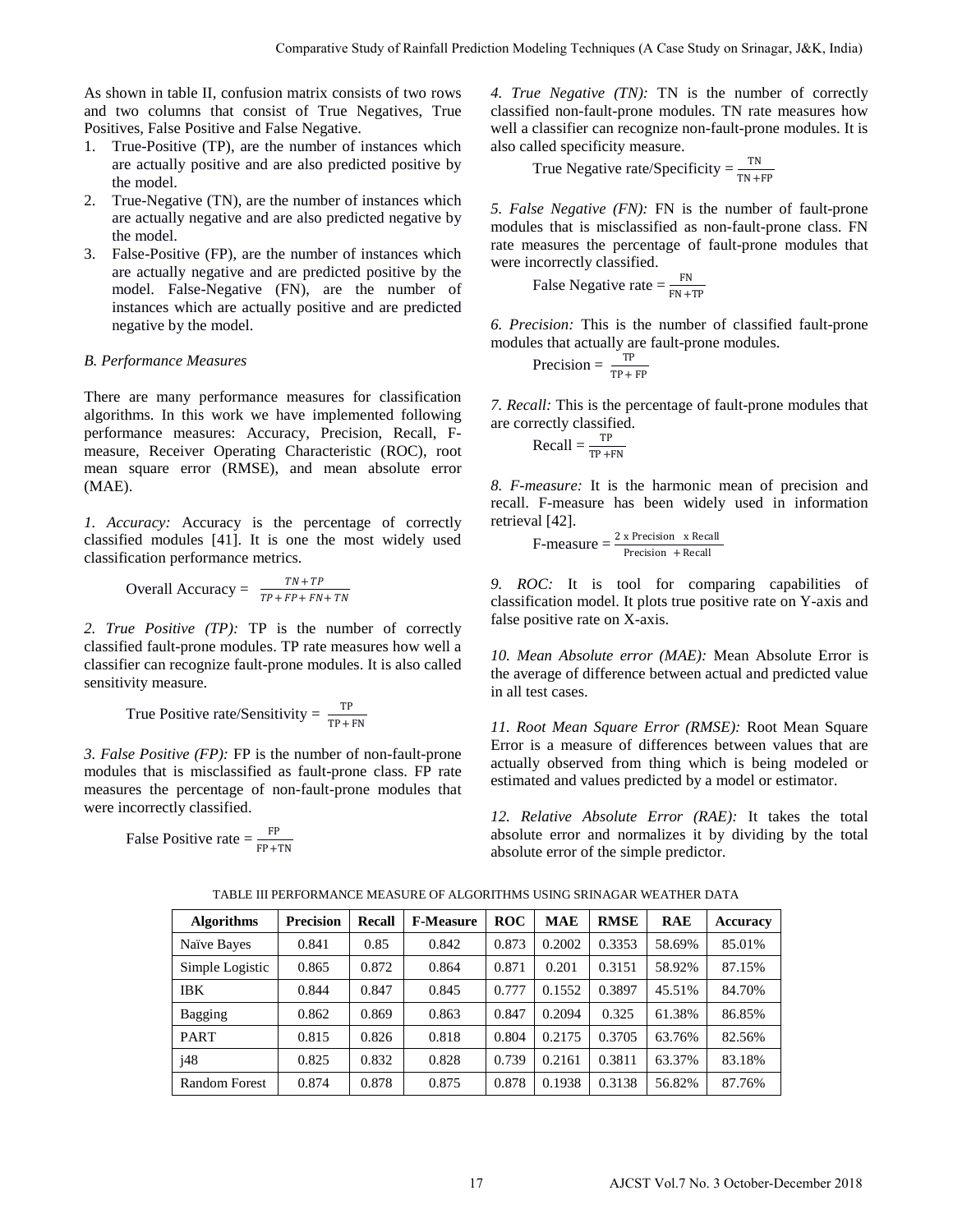The results of various machine learning algorithms are compared on the basis Accuracy, Precision, Recall, Fmeasure, ROC, RMSE, and mean absolute error (MAE), and weighted average. Prediction accuracy and performance measures of applied prediction models based on weatherdataset is shown in table 3 and is also graphically observed in figure- 3. Each value presented in the table 3 is the result of 10-fold cross-validation run.



Fig. 3 Different Performance Measures

It can be seen from the results that RandomForest has the best prediction model as compared to other algorithms and is shown with the boldfaced letters in the table 3 above. The graph given in figure-3 shows the result of various classification algorithms and their performance measures.



Fig. 4 Accuracy of Various Algorithms

From figure 4, we can observe that accuracy value of RandomForest is highest as compared to other data mining algorithms. The different values of Precision, Recall, F-Measure, ROC, MAE, RMS, RAE and Accuracy for given weather dataset is shown in table 3. It can be observed that out of seven classification algorithms, RandomForest exhibits highest values of Precision, Recall, F-measure, ROC and Accuracy. RandomForest also produces minimum amount of Root Mean Square Error (RMSE) among all the eight algorithms used. Razeef Mohd, Muheet Ahmed Butt and MajidZaman Baba<br>
The results of various machine learning algorithms are<br>
the results of various machine learning algorithms are<br>
nearest PCC, MSE, and mean absolute error (MAE), excel, a

# **VI. CONCLUSION**

In this work we carried out an experimental work to compare popular data mining algorithms for rainfall prediction using various performance measures over weather data of Srinagar, J&K, India. The different measuring attributes play a pivotal role in giving precise rainfall prediction. We have observed that RandomForestproduces best rainfall prediction results with an accuracy of 87.76% and also exhibits highest values in Recall, F-Measure and ROC as compared to other classification algorithms. In our case, RandomForest approach proves to be an efficient and acceptable method for rainfall prediction. The level of accuracy and prediction highly depends on the data being used as input for classification and prediction. Every algorithm has its advantages and limitations; it is difficult to choose the best algorithm. The prediction accuracy of the model can be increased by developing a hybrid prediction model where multiple machine learning algorithms are put to work together. For our weather dataset, it was concluded after analyzing various models of supervised learning that the RandomForest classification algorithm has appreciable level of accuracy and acceptance.

#### **REFERENCES**

- [1] Olaiya, Folorunsho and Adesesan Barnabas Adeyemo, "Application of data mining techniques in weather prediction and climate change studies", *International Journal of Information Engineering and Electronic Business,* Vol. 4, No. 1, pp. 51, 2012.
- [2] Sawaitul, D. Sanjay, K. P. Wagh and P. N. Chatur, "Classification and prediction of future weather by using back propagation algorithm-an approach", *International Journal of Emerging Technology and Advanced Engineering,* Vol. 2, No. 1, pp. 110-113, 2012.
- [3] M. Kannan, S. Prabhakaran and P. Ramachandran, "Rainfall forecasting using data mining technique", 2010.
- [4] Retrieved fro[m https://en.wikipedia.org/wiki/Srinagar.](https://en.wikipedia.org/wiki/Srinagar)
- [5] M. Kannan, S. Prabhakaran and P. Ramachandran, "Rainfall forecasting using data mining technique", 2010.
- [6] Nikam, B. Valmik and B. B. Meshram, "Modeling rainfall prediction using data mining method: A Bayesian approach", Computational Intelligence, Modelling and Simulation (CIMSim), *2013 Fifth International Conference on. IEEE,* 2013.
- [7] Nhita, Fhira, "A rainfall forecasting using fuzzy system based on genetic algorithm", *Information and Communication Technology (ICoICT), 2013 International Conference of IEEE,* 2013.
- [8] Mahajan, Seema and HimanshuMazumdar, "Rainfall Prediction using Neural Net based Frequency Analysis Approach", *International Journal of Computer Applications,* Vol. 84, No. 9, 2013.
- [9] A. Geetha, and G. M. Nasira, "Data mining for meteorological applications: Decision prediction", *Computational Intelligence and Computing Research (ICCIC), 2014 IEEE International Conference on. IEEE,* 2014.
- [10] Dutta, Pinky Saikia and Hitesh Tahbilder, "Prediction of rainfall using data mining technique over Assam", *IJCSE,* Vol. 5, No. 2, 2014, pp. 85-90.
- [11] Sharma, Ashutosh and Manish Kumar Goyal, "Bayesian network model for monthly rainfall forecast", *Research in Computational Intelligence and Communication Networks (ICRCICN), 2015 IEEE International Conference on IEEE,* 2015.
- [12] Dubey and D. Akash, "Artificial neural network models for rainfall prediction in Pondicherry", International Journal of Computer Applications, Vol. 120, No. 3, 2015.
- [13] Retrieved from https://www.wunderground.com/history/airport/ VISR/2015/11/6/CustomHistory.html?dayend=6&monthend=11&yea rend=2016&req\_city=&req\_state=&req\_statename=&reqdb.zip=&re qdb.magic=&reqdb.wmo=
- [14] Ahmed, Bilal, "Predictive capacity of meteorological data: Will it rain tomorrow?",*Science and Information Conference (SAI), 2015, IEEE,* 2015.
- [15] D. Hand, H. Mannila and P. Smyth, "Principles of data mining", MIT, 2001.
- [16] Kotu, Vijay and BalaDeshpande, Predictive analytics and data mining: concepts and practice with rapidminer, Morgan Kaufmann, 2014.